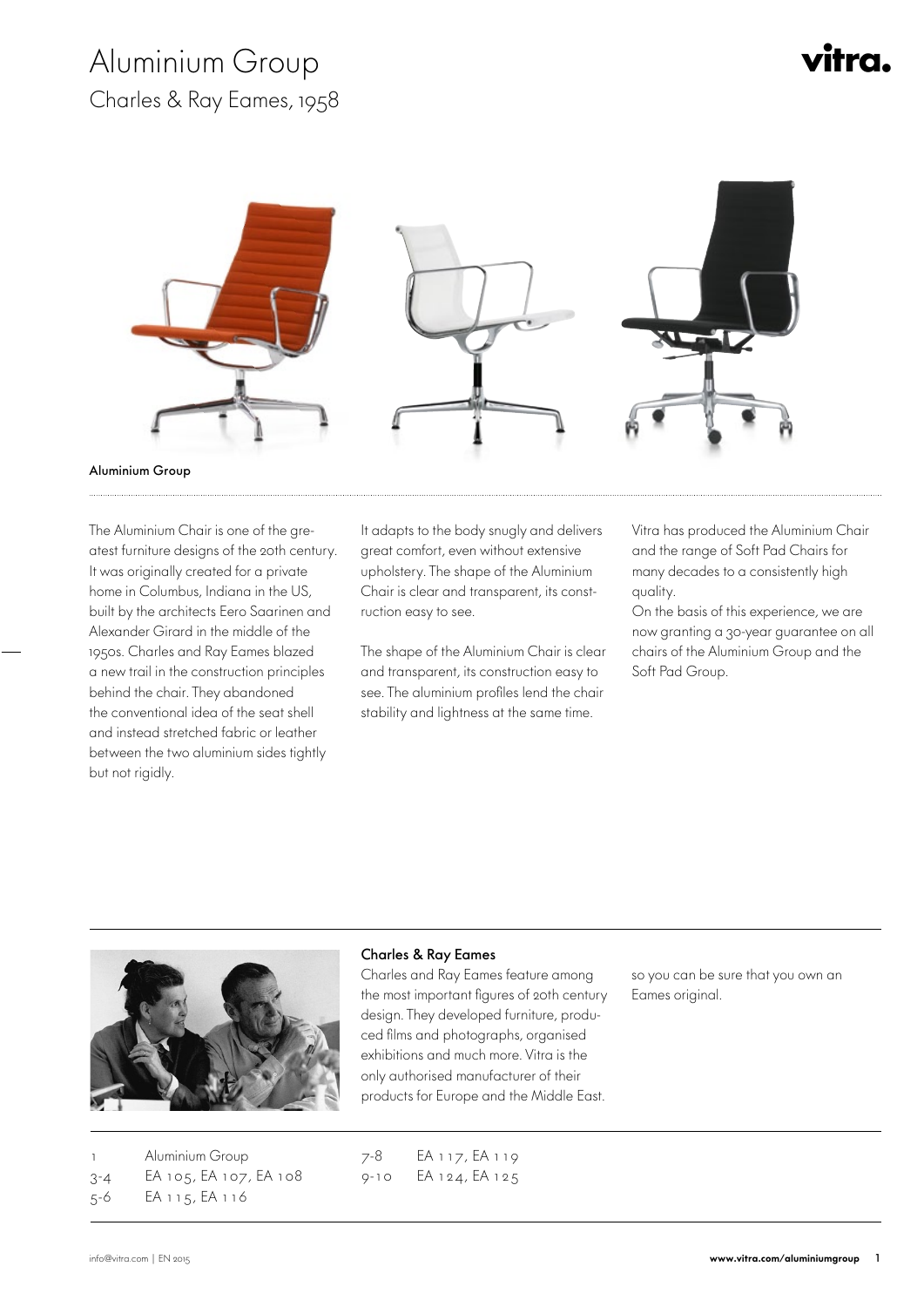### vitra.

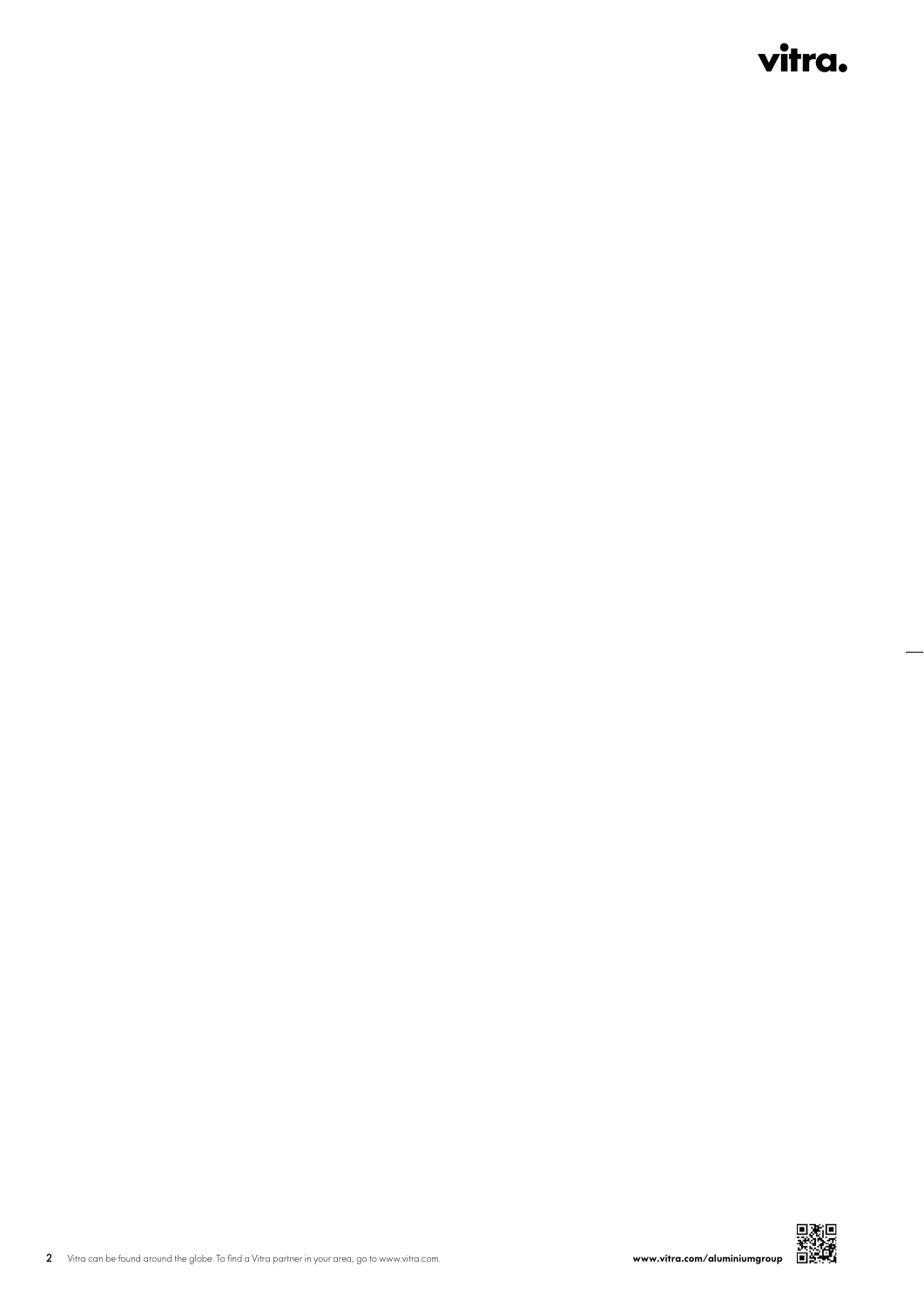# EA 105, EA 107, EA 108

Charles & Ray Eames, 1958



The chairs in the Aluminium Group are the best known design by Charles and Ray Eames. The chairs were created in 1958 and are now a classic in the history of

20th century design.

One essential feature of the Aluminium Chair is the intelligent way materials are combined. The shape of the Aluminium Chair is clear and transparent, its construction easy to see. The aluminium profiles lend the chair stability and lightness at the same time. It adapts to the body snugly and delivers great comfort, even without extensive upholstery. The cover is a misnomer, as it is actually part of the construction.

### Materials:

Chairs in leather come with a back cover in Plano.

### EA 105

- **Backrest and seat:** chair with medium high backrest; upholstery units in Hopsak and leather, high-frequency welded or netweave; side profiles and clamping bracket in die-cast aluminium
- **Base:** die-cast aluminium four-star base
- Optional: backrest cover available in leather for an additional charge
- EA 107: non-swivel chair with armrests
- **Armrests:** in die-cast aluminium
- Optional: backrest cover available in leather for an additional charge

### EA 108

- **Backrest and seat:** chair with medium-high backrest; upholstery units in Hopsak and leather, high-frequency welded or netweave; side profiles and clamping bracket in die-cast aluminium
- **Armrests:** in die-cast aluminium
- **Base:** die-cast aluminium four-star base
- Optional: backrest cover available in leather for an additional charge

### DIMENSIONS (measurements are established pursuant to EN 1335-1)

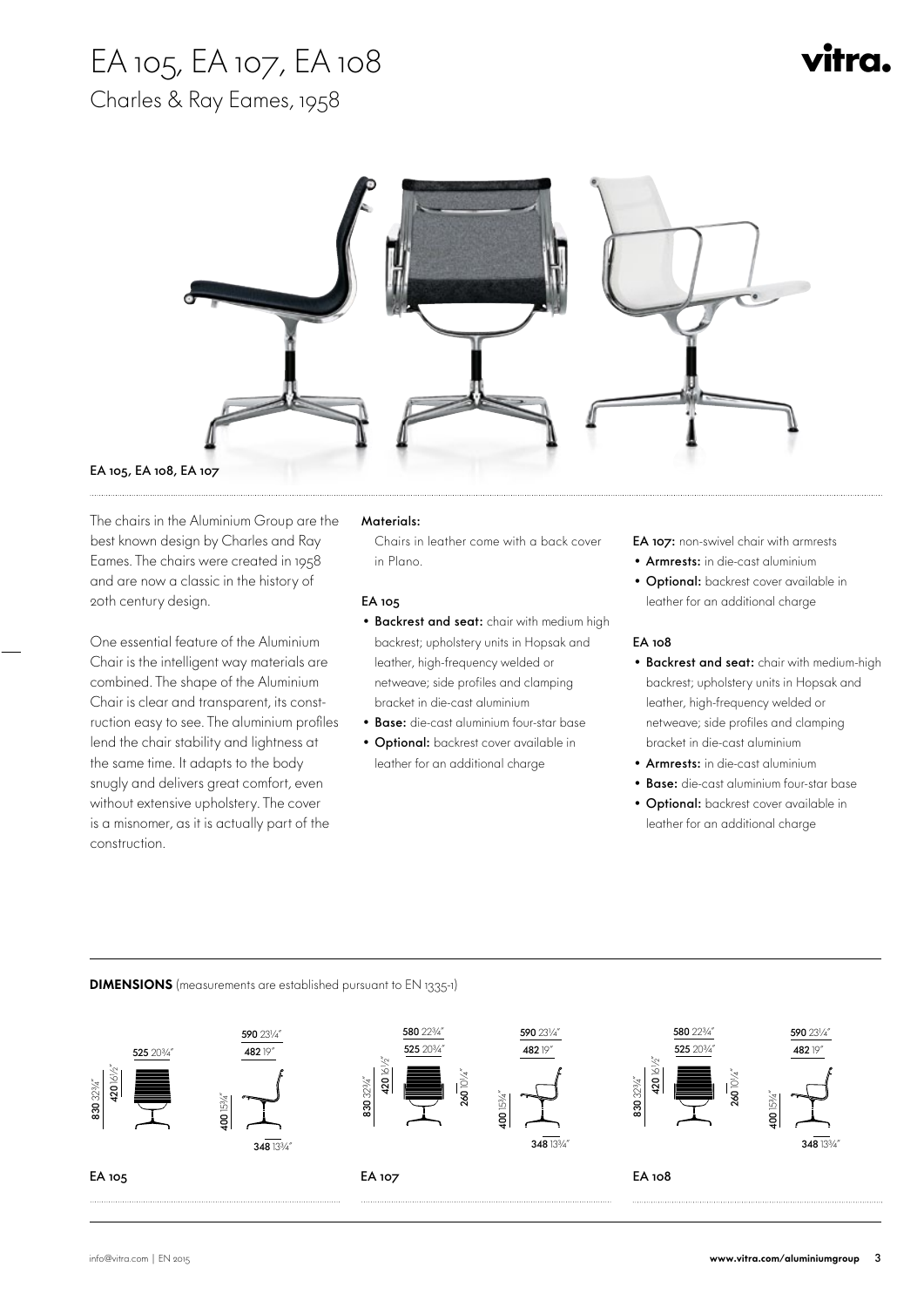



Leather Premium/back panel Plano

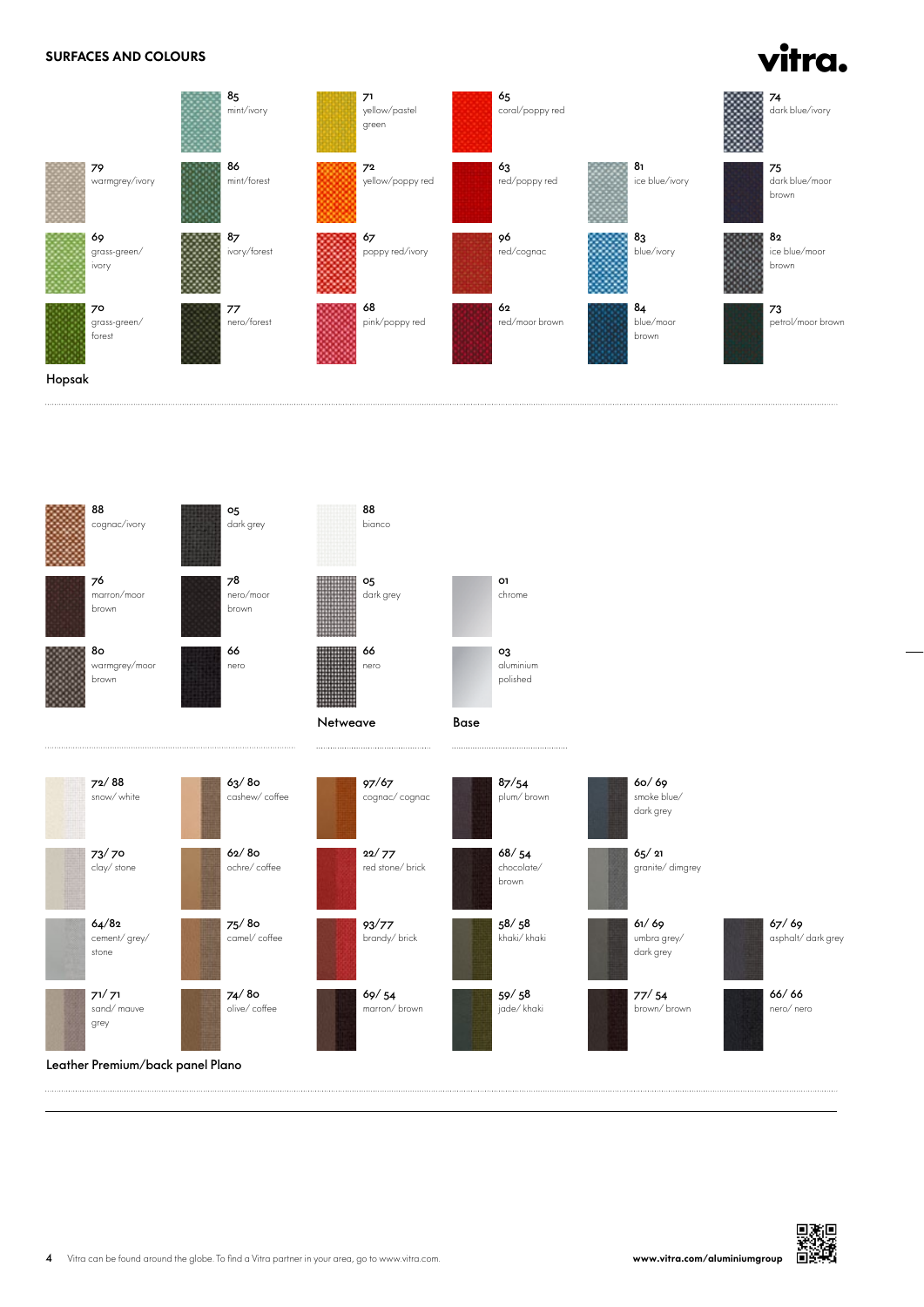### EA 115, EA 116 Charles & Ray Eames, 1958



### EA 116 /EA 115

The chairs in the Aluminium Group are the best known design by Charles and Ray Eames. The chairs were created in 1958 and are now a classic in the history of 20th century design.

One essential feature of the Aluminium Chair is the intelligent way materials are combined. The shape of the Aluminium Chair is clear and transparent, its construction easy to see. The aluminium profiles lend the chair stability and lightness at the same time. It adapts to the body snugly and delivers great comfort, even without extensive upholstery. The cover is a misnomer, as it is actually part of the construction.

#### Materials:

Chairs in leather come with a back cover in Plano.

#### EA 116

- **Backrest and seat:** chair with high backrest; upholstery units in Hopsak and leather, high-frequency welded or netweave; side profiles and clamping bracket in die-cast aluminium
- **Armrests:** in die-cast aluminium
- **Base:** die-cast aluminium four-star base
- Optional: backrest cover available in leather for an additional charge



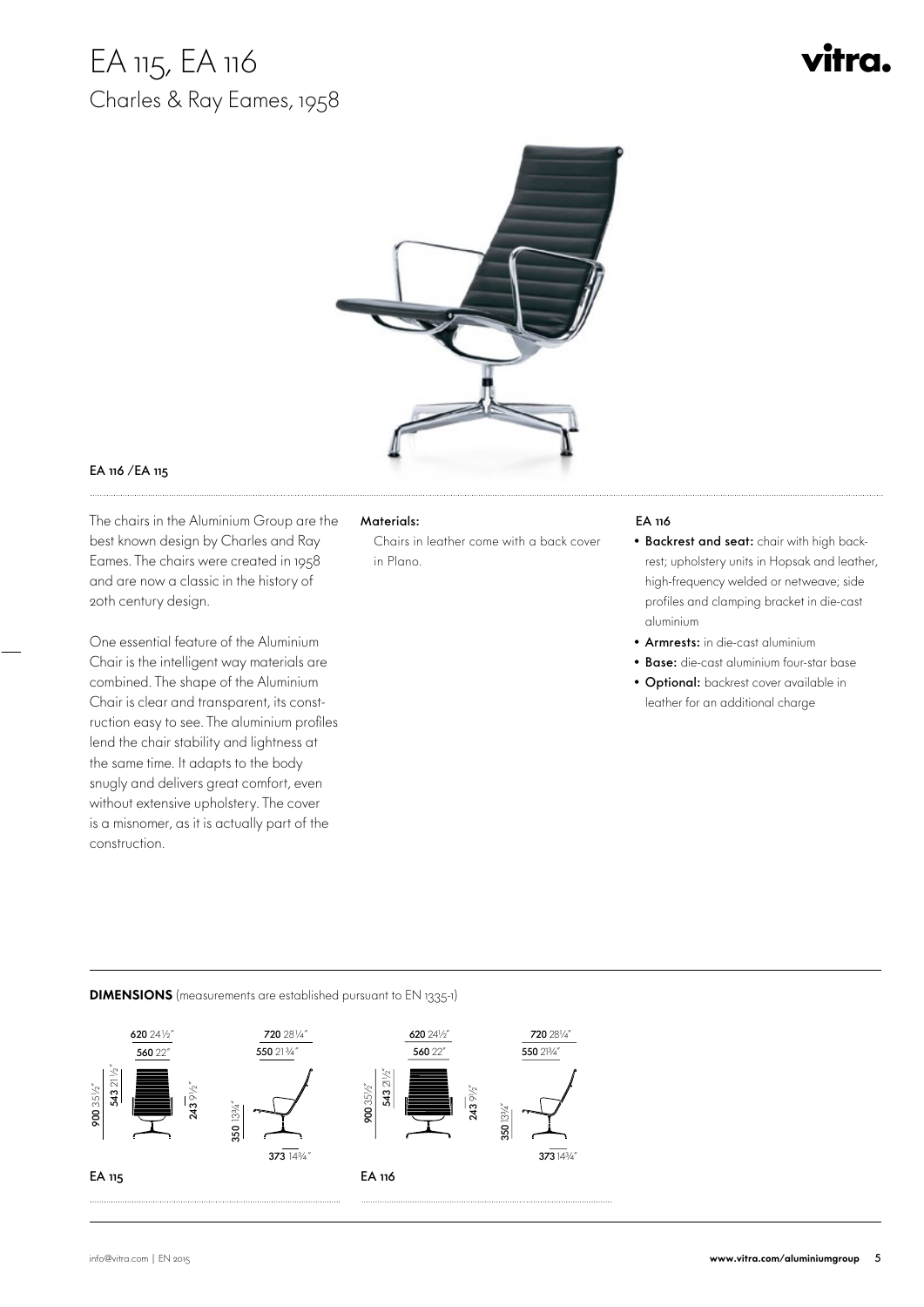#### SURFACES AND COLOURS





Leather Premium/back panel Plano

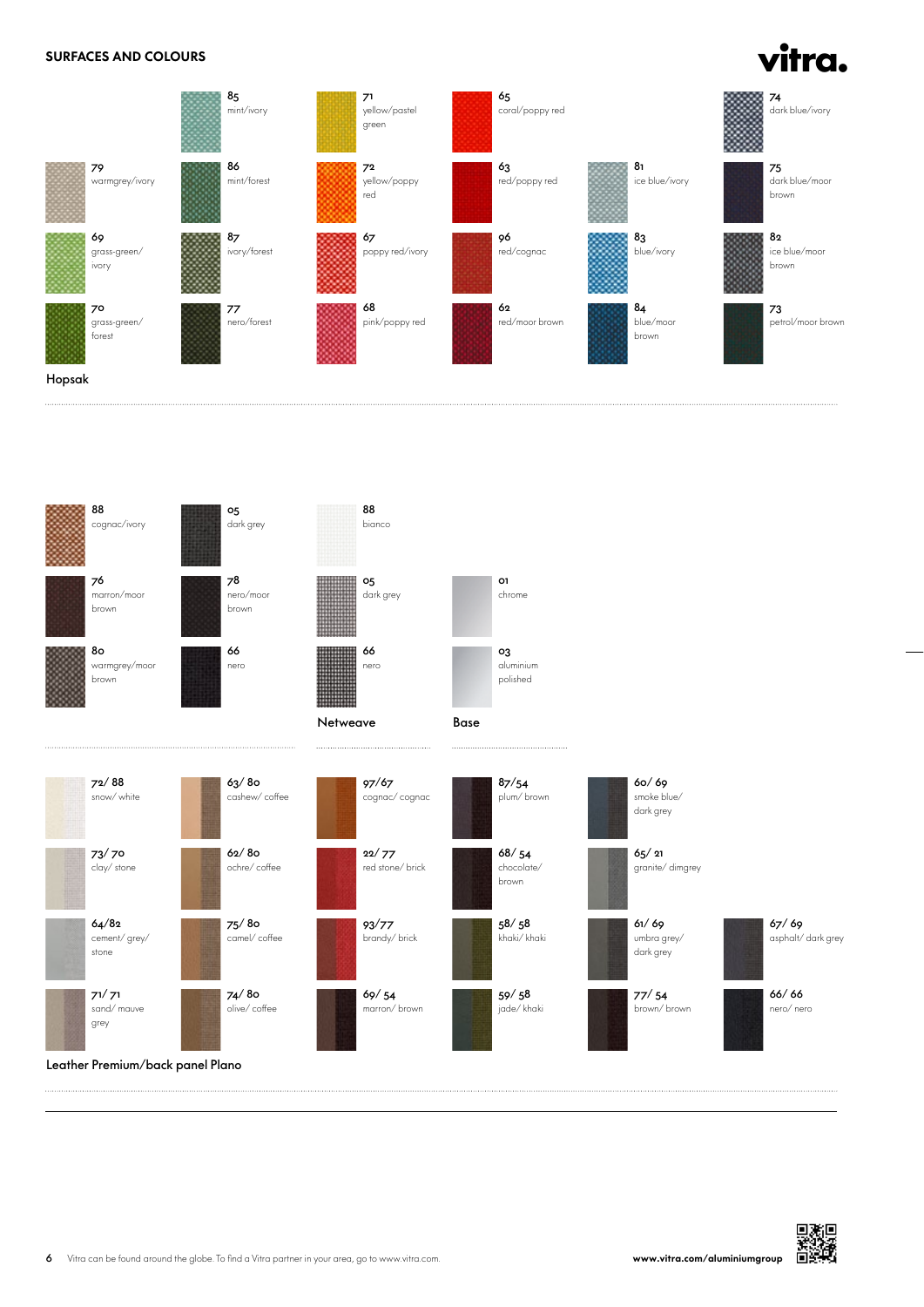### EA 117, EA 119 Charles & Ray Eames, 1958



### EA 117, EA 119

The chairs in the Aluminium Group are the best known design by Charles and Ray Eames. The chairs were created in 1958 and are now a classic in the history of 20th century design.

One essential feature of the Aluminium Chair is the intelligent way materials are combined. The shape of the Aluminium Chair is clear and transparent, its construction easy to see. The aluminium profiles lend the chair stability and lightness at the same time. It adapts to the body snugly and delivers great comfort, even without extensive upholstery. The cover is a misnomer, as it is actually part of the construction.

### Materials:

- Chairs in leather come with a back cover in Plano.
- **Mechanism:** backwards tilt mechanism can be regulated and locked in the forwardmost position; fully adjustable seat height via pneumatic spring
- **Backrest and seat:** upholstery units in Hopsak and leather, high-frequency welded; side profiles and clamping bracket in polished or chromed die-cast aluminium
- **Armrests:** in die-cast aluminium
- **Base:** die-cast aluminium five-star base with hard castors for carpet and soft castors for hard floors
- Optional: also available without armrests upon request

EA 119: high backrest

**DIMENSIONS** (measurements are established pursuant to EN 1335-1)

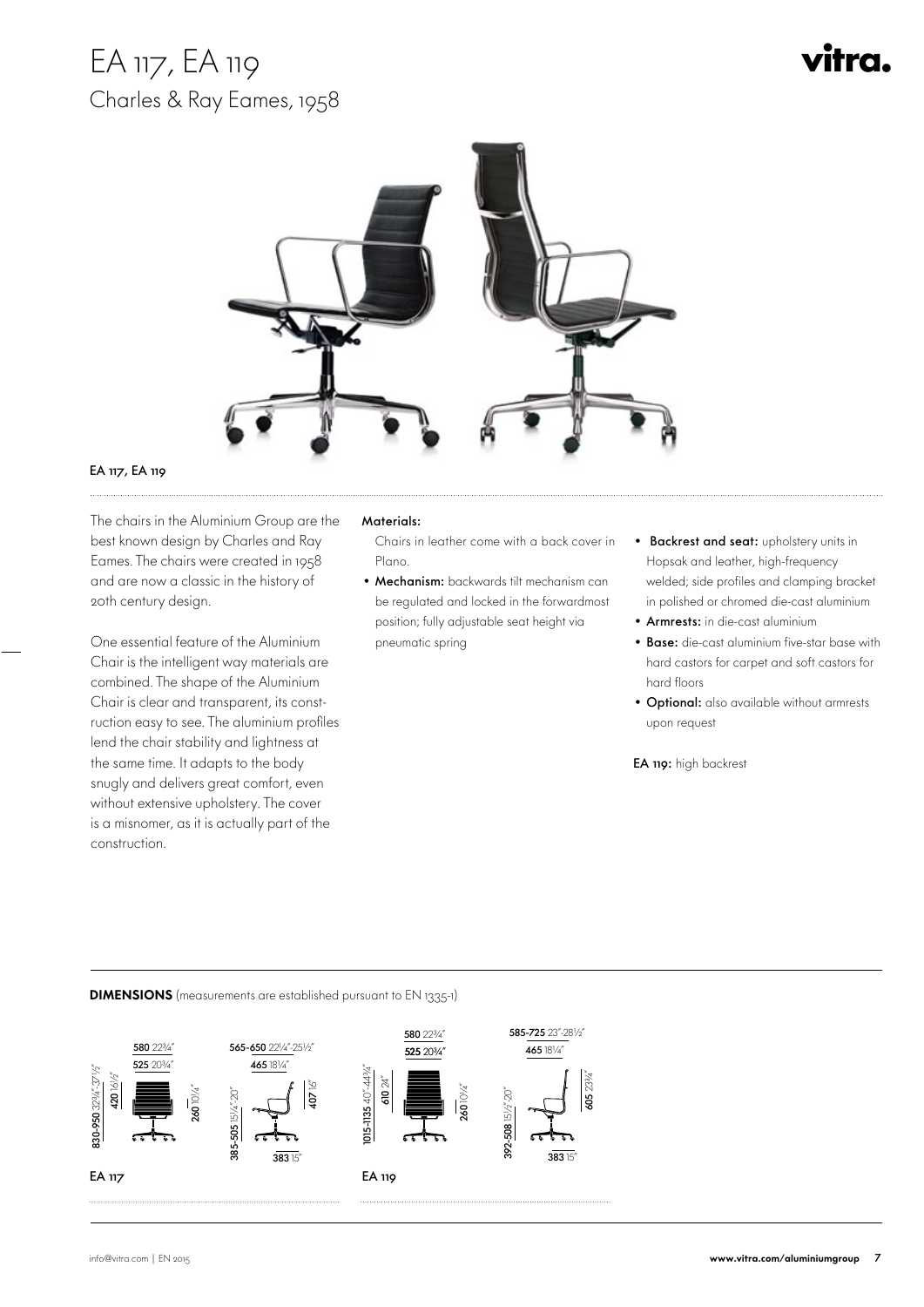#### SURFACES AND COLOURS







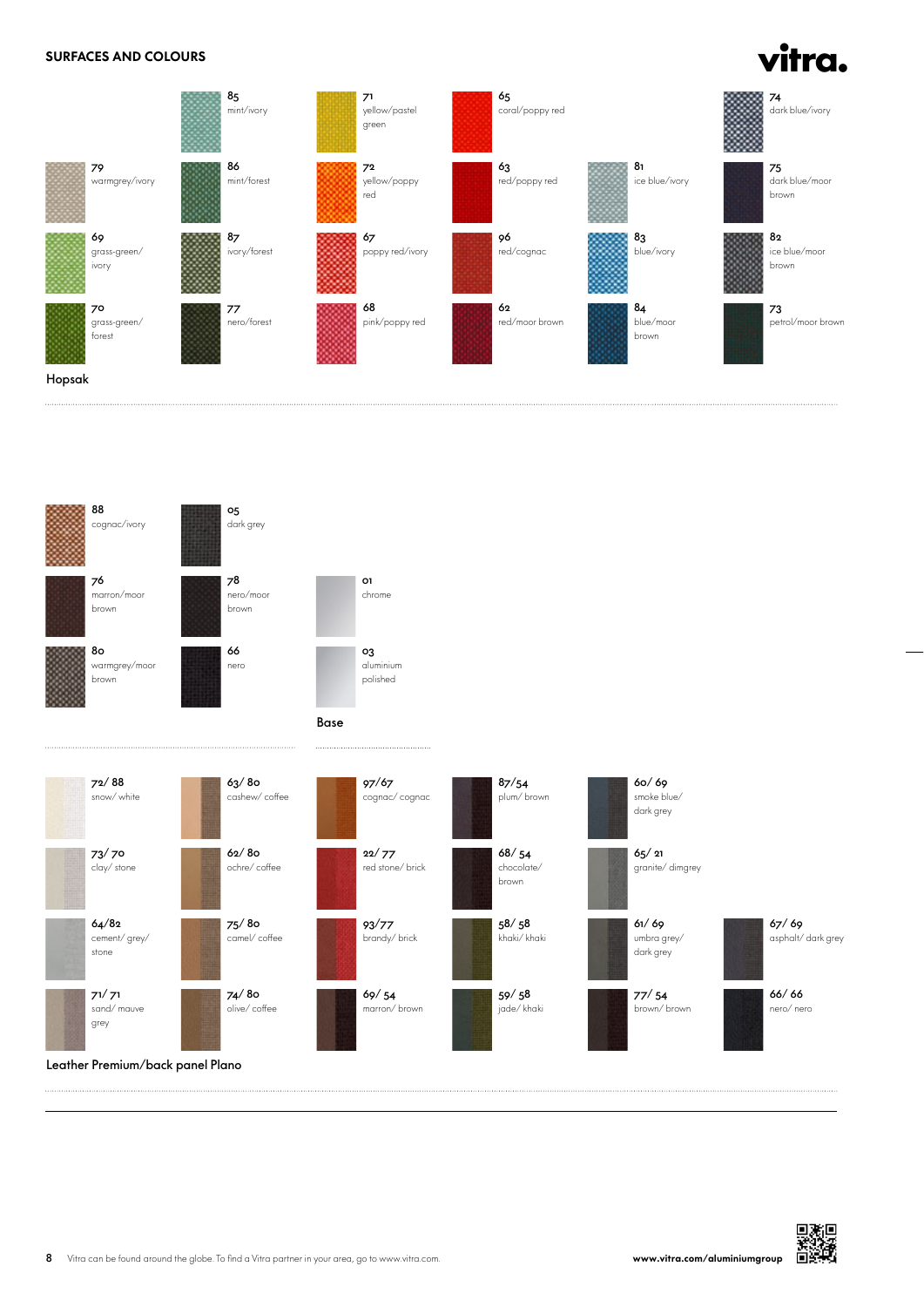### EA 124, EA 125 Charles & Ray Eames, 1958



### EA 124, EA 125

The chairs in the Aluminium Group are the best known design by Charles and Ray Eames. The chairs were created in 1958 and are now a classic in the history of 20th century design.

One essential feature of the Aluminium Chair is the intelligent way materials are combined. The shape of the Aluminium Chair is clear and transparent, its construction easy to see. The aluminium profiles lend the chair stability and lightness at the same time. It adapts to the body snugly and delivers great comfort, even without extensive upholstery. The cover is a misnomer, as it is actually part of the construction.

#### Materials:

Chairs in leather come with a back cover in Plano.

### EA 124

- Mechanism: backwards tilt mechanism can be regulated
- **Backrest and seat:** swivel chair with high backrest; upholstery units in Hopsak and leather, high-frequency welded; side profiles and clamping bracket in polished or chromed die-cast aluminium
- ƒ Armrests: in die-cast aluminium
- **Base:** die-cast aluminium four-star base
- Optional: backrest cover available in leather for an additional charge

#### EA 125

- Seat: non-swivel; upholstery units in Hopsak and leather, high-frequency welded; side profiles and clamping bracket in polished or chromed die-cast aluminium
- Base: polished or chromed die-cast aluminium four-star base



**DIMENSIONS** (measurements are established pursuant to EN 1335-1)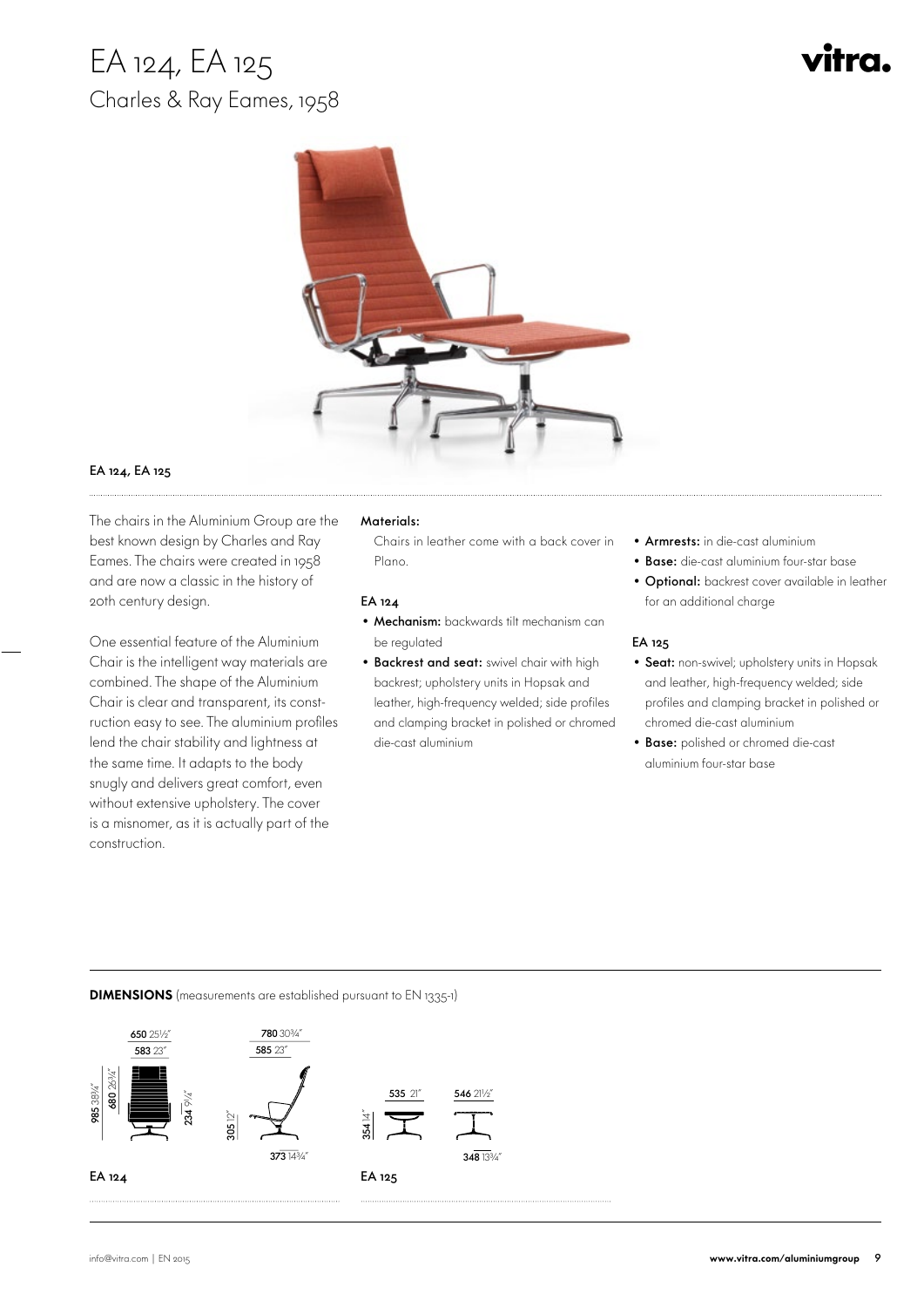#### SURFACES AND COLOURS







Leather Premium/back panel Plano

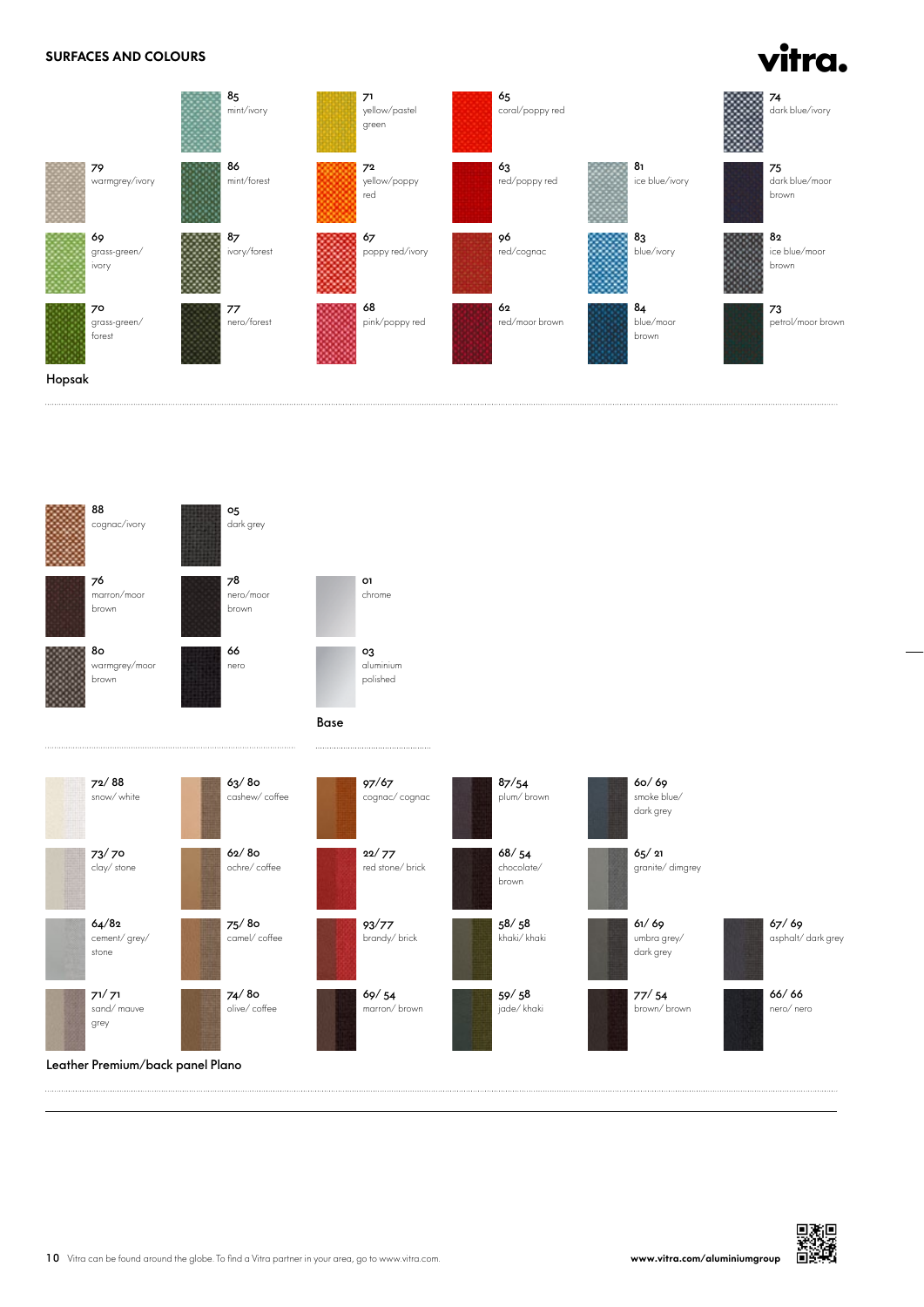### vitra.